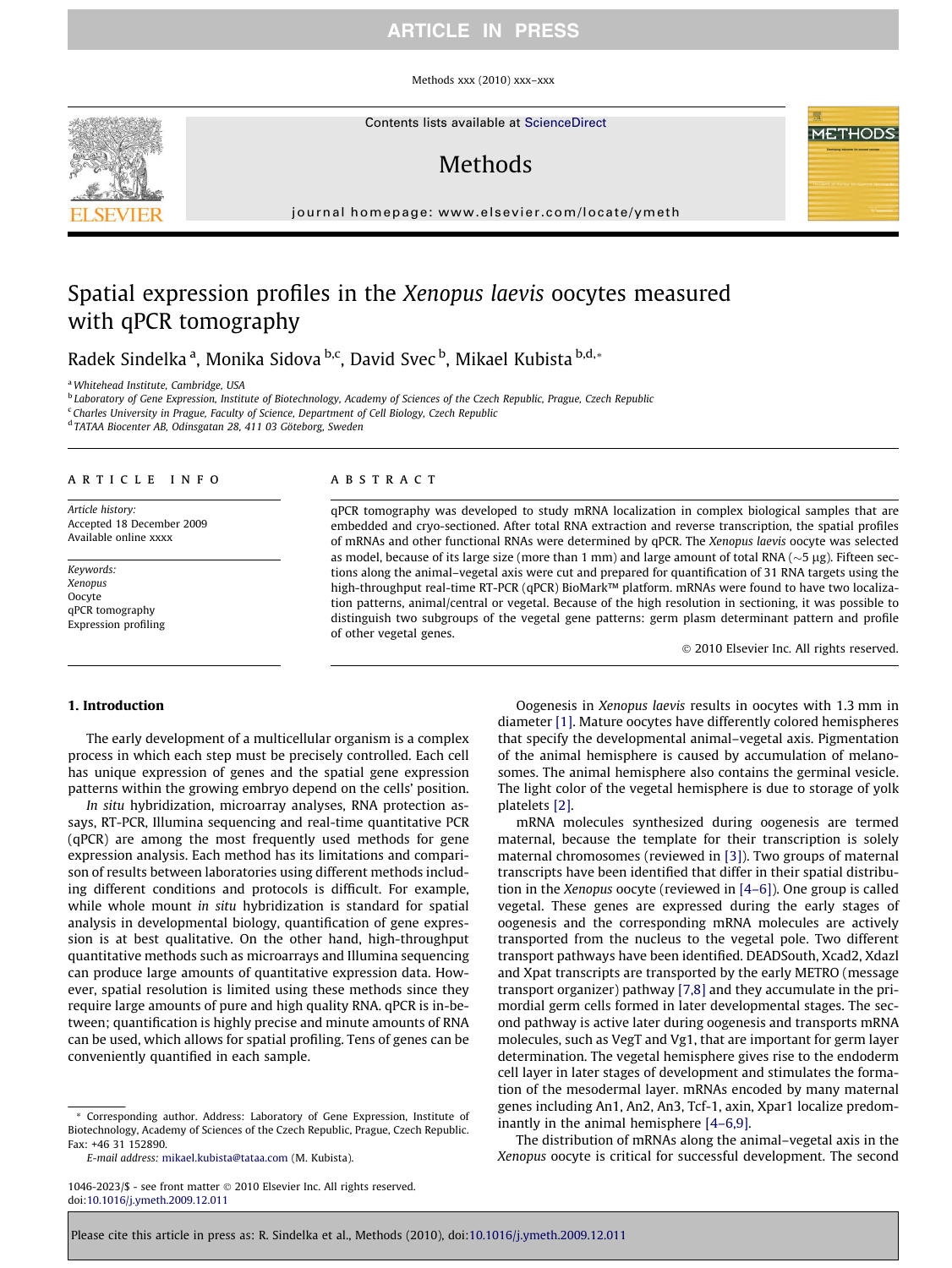<span id="page-1-0"></span>developmental axis, the dorsal–ventral, can be distinguished at the 4-cell stage in Xenopus. The sperm enters the oocyte at a random position in the animal pole. This is followed by the cortical rotation approximately 20 min after the fertilization [\[10–12\]](#page-4-0), during which the vegetal cortex layer moves approximately  $30^\circ$  in the opposite direction to the sperm's entry. This results in the accumulation of beta-catenin and some yet unknown stabilizing factors into the forthcoming dorsal side of the embryo. Surprisingly, the cortical rotation does not significantly change the distribution of maternal mRNAs along the A–V axis [\[9\].](#page-4-0)

In this paper we present the high resolution qPCR tomography technique for spatiotemporal analysis of mRNAs in the X. laevis oocyte. We present the entire procedure from sample preparation, embedding, slicing, RNA extraction, reverse transcription, preamplification, qPCR to data analysis. In our study, X. laevis oocytes were sectioned into 15 segments across the animal–vegetal (A– V) axis and the levels of 31 maternal transcripts, mitochondrial RNAs, and nucleus specific RNAs were quantified using the highthroughput real-time RT-PCR microfluidic BioMark™ platform ([www.fluidigm.com](http://www.fluidigm.com)).

## 2. Materials and methods

#### 2.1. Embryo fixation and sectioning

Xenopus laevis females were stimulated with 500 U of hCG (human chorionic gonadotrophin) and kept overnight in room temperature. Oocytes were obtained by gentle squeezing. They were not treated with cysteine, which is common procedure, because the treatment compromises the subsequent cryo sectioning of the samples. Three oocytes from the same female were used in our study. The oocytes were embedded in a drop of optimum cutting temperature (OCT) on a pre-cooled dissection block (Microm HM560). The block was placed for 5 min at  $-20$  °C in the cryostat chamber and the samples were dissected into 45 slices each 30  $\mu$ m thick along the animal–vegetal (A–V) axis (Fig. 1). Consecutive slices were pooled into fifteen tubes with three slices in each. Hence, the first tube contained the first three animal sections, the second tube contained sections 4–6, etc., and tube fifteen contained the last three vegetal sections.

#### 2.2. Extraction of total RNA and quality control

The RNeasy Micro kit (Qiagen) was used for total RNA extraction. RLT (350  $\mu$ I) RNeasy lysis buffer with 1% mercaptoethanol and RNA carrier was added to each tube, which were immediately stored at  $-80$  °C. After thawing of the samples they were vortexed for at least 1 min in lysis buffer. The mercaptoethanol added and the long vortexing were found to be essential for efficient removal of inhibitors. Yolk platelets localized in the vegetal part of the oocyte were found serious inhibitor of reverse transcription and  $qPCR$ . RNA concentrations were measured with the Nanodrop<sup>®</sup> ND1000 quantification system (Nanodrop Inc., Fig. 1).

Quality of the extracted RNA was assessed by running 10 randomly selected samples on the capillary electrophoresis system Experion (Bio-Rad). Total RNA (50 ng) was denatured and loaded into the HighSense chip and run according to the manufacturer's protocol [\(Fig. 2](#page-2-0)). An 18S to 28S ribosomal RNA ratio of 1:2 indicated high quality RNA. High quality RNA is further supported by the absence of short RNA fragments that would indicate degradation.

#### 2.3. Reverse transcription

 $cDNA$  was produced starting with 30 ng of total RNA, 1.5  $\mu$ l of a  $(1:1)$  mixture of 10  $\mu$ M oligo-dT and 10  $\mu$ M random hexamers and water. Total reaction volume was 8.5 µl. After 10 min incubation at 72 °C, 100 U of MMLV reverse transcriptase (Promega), 12 U of RNasin (Promega), 5 nmol of dNTP and 2  $\mu$ l of buffer (5 $\times$ ) were added to a total volume of  $11.8 \mu$ . The mixture was incubated for 60 min at 37 °C. The cDNA product was diluted to 60  $\mu$ l and stored at  $-20$  °C.

#### 2.4. Primer design and preamplification

Primers for the amplification of the 31 selected maternal genes were designed with Primer3 [\[http://frodo.wi.mit.edu/primer3/\]](http://frodo.wi.mit.edu/primer3/). Primer specificity and assay efficiency was tested on control cDNA (mixture of cDNA from different Xenopus developmental stages). Acceptance criteria were: specific amplification of control cDNA with a Cq lower than 35, a single dominant peak in the derivative of the melting curve, and no amplification of non-template controls.

Preamplification was used to increase the number of template molecules. This is needed because the cDNA synthesis does not yield sufficient number of molecular copies of the template molecules that they can be analyzed with confidence in parallel singleplex reactions. Preamplification PCR was run in 20 µl containing 4 µl of cDNA, 2 µl of a mixture of all forward and reverse primers (500 nM each), 10 µl of Sigma JumpStart mastermix (Sigma, cus-



Fig. 1. Spatial distribution of total RNA in the Xenopus laevis oocyte. Oocytes were sectioned across the A-V axis. Total RNA was extracted and quantified using the Nanodrop. Each bar represents a 90 µm section.

Please cite this article in press as: R. Sindelka et al., Methods (2010), doi:[10.1016/j.ymeth.2009.12.011](http://dx.doi.org/10.1016/j.ymeth.2009.12.011)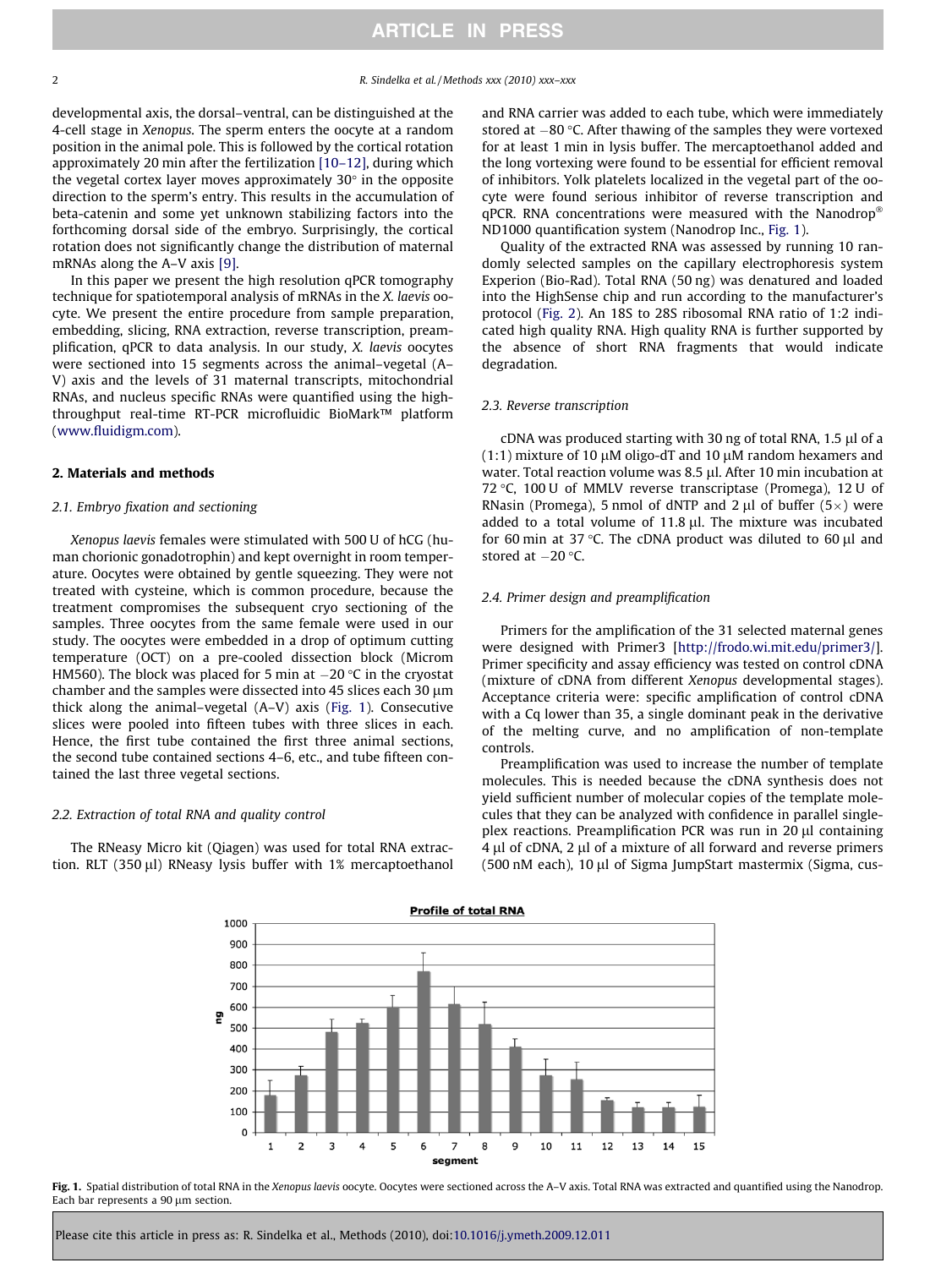# ARTICLE IN PRESS

R. Sindelka et al. / Methods xxx (2010) xxx–xxx 3

<span id="page-2-0"></span>

Fig. 2. The quality of the extracted RNA was assessed with capillary electrophoresis (Experion, Bio-Rad). Total RNA (100 ng) from 11 sections were analyzed on high sense chip.

tomized product) and water. A CFX 96 cycler (Bio-Rad) was used for the preamplification with the cycling conditions: polymerase activation at 95 °C for 2 min, followed by 18 cycles (95 °C 15 s, 59 °C 1 min and 72 °C 1 min). The product of the preamplification reaction was diluted to 80  $\mu$ l and stored at  $-20$  °C. The robustness of the preamplification was validated by comparing qPCR expression levels of the genes Xmam1 and Vg1 that were analyzed with and without preamplification. The relative expression of the two genes was similar when analyzing data with and without preamplification (Fig. 3).

# 2.5. High-throughput qPCR performed on Biomark system

The high throughput microfluidic qPCR platform BioMark™ (Fluidigm) was used for qPCR analysis running the 48.48 dynamic array. The sample reaction mixtures had a final volume of 5.3 µl made up of 1.2 µl preamplified cDNA, 0.6 µl of SYBR Green Sample Loading reagent (Fluidigm), 2.77 µl Sigma A mastermix (Sigma, custom product), 0.165 µl of Chromophy, diluted 1:25 (TATAA Bio-



Fig. 3. Comparison of the spatial expression profiles of Vg1 (vegetal gene) and Xmam1 (animal genes) measured with and without preamplification.

center),  $0.025$  µl of ROX (Invitrogen) and  $0.1$  µl of JumpStart DNA Taq polymerase (Sigma). The primer reaction mixtures had also a final volume of 6  $\mu$ l and were made up of 3  $\mu$ l Assay Loading reagent (Fluidigm) and  $3 \mu l$  of a mixture of reverse and forward primers (10  $\mu$ M). The empty dynamic array was first primed with oil solution in the NanoFlex™ 4-IFC Controller (Fluidigm) to fill its control valves. Sample reaction mixtures were loaded into the sample wells carefully avoiding any bubbles, and primer reaction mixtures were loaded into the assay wells. The dynamic array was then placed again into the NanoFlex™ 4-IFC Controller for loading and mixing. The mixing takes place by diffusion between the reaction chambers filled with sample reagent and adjacent containers filled with the appropriate primer and probe mix, between which a channel is opened. After about 55 min the dynamic array was transferred to the BioMark™. The qPCR cycling program was 3 min at 95  $\degree$ C for activation of the hot-start enzyme, followed by 30 cycles of denaturation at 95 °C for 15 s, annealing at 60 °C for 20 s, and elongation at 72  $\degree$ C for 20 s. Melting curves analysis was performed after completed qPCR collecting fluorescence between 60 and 95  $\degree$ C at 0.5  $\degree$ C increments.

## 2.6. Data analysis

Specific amplification of each targeted cDNA was confirmed by melt curve analysis. Measured Cq values were exported from the BioMark™ platform software to Excel for data analysis. qPCR technical replicates of samples were averaged. Expression ratios were calculated by the delta Cq method normalized to the first animal tube (containing sections 1–3). This artificially sets the expression of all genes in the first segment to 1, relative to which all other segments are expressed. For each oocyte and separately for every gene the relative expressions in all segments were summed, and the data were divided with the sum. This resulted in expression of each gene being presented as the percentage of its total expression. The percentage values for the three oocytes were finally averaged. The averaged values and associated standard deviations are presented. The standard deviations were in general very small and cannot be seen in the plot.

#### 3. Results

During optimization of sample collection and preparation for cryosectioning we found that extensive cysteine treatment, which is common in many protocols, makes oocytes fragile and lowers the quality of the RNA. Because of the large size (1.3 mm in diameter) of the X. laevis oocyte, different thickness of the cryostat sections is possible. We found that  $30 \mu m$  sections, which is the maximum width possible with our cryostat (Microm), worked very well and most oocytes gave the same number of sections. We also

Please cite this article in press as: R. Sindelka et al., Methods (2010), doi:[10.1016/j.ymeth.2009.12.011](http://dx.doi.org/10.1016/j.ymeth.2009.12.011)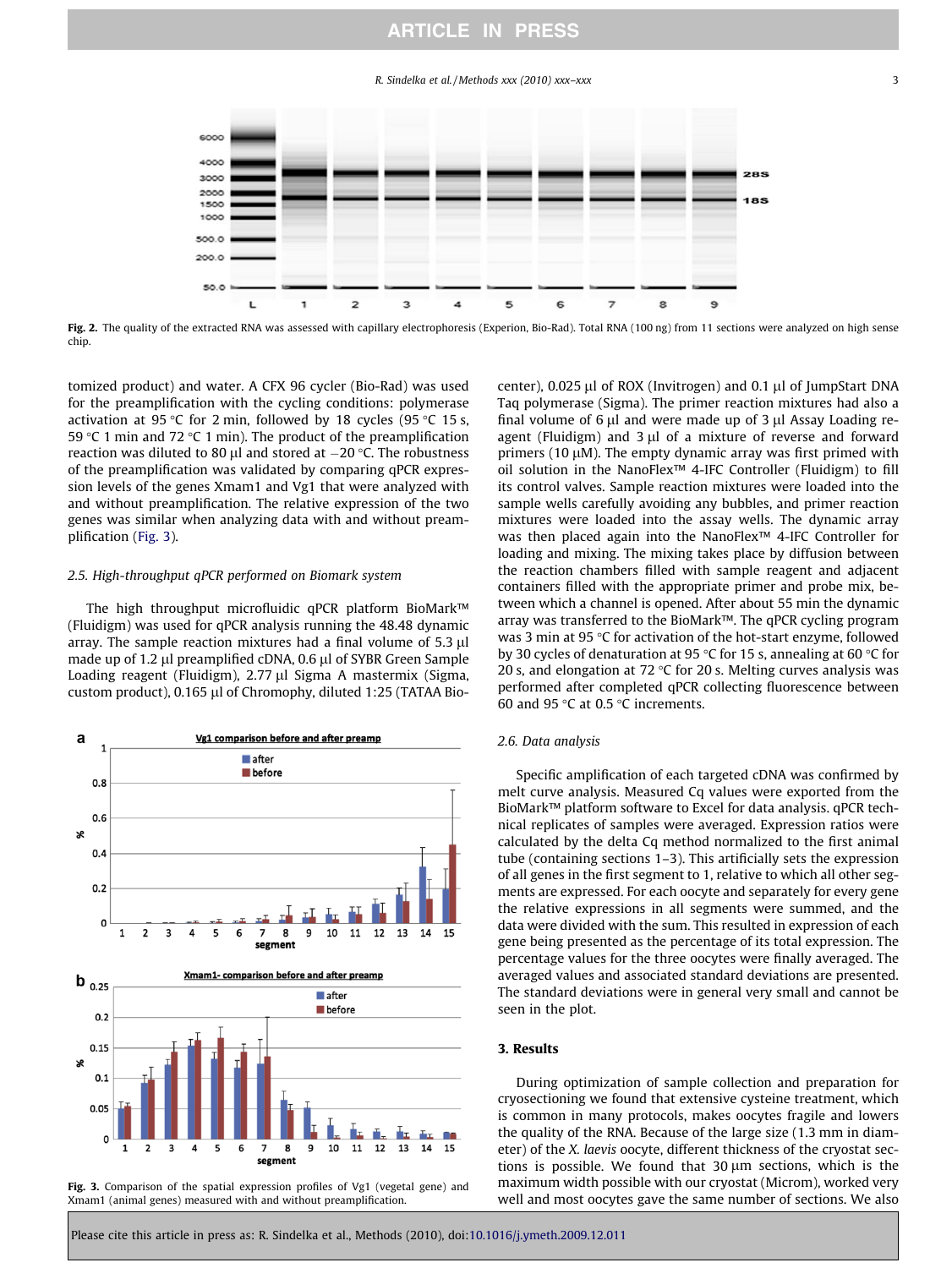4 R. Sindelka et al. / Methods xxx (2010) xxx–xxx

found that pre-incubation of the samples in the cryostat chamber for at least 10 min was important for smooth sectioning. Mercaptoethanol (1%) was critical not only for reducing the activity of RNases, but also for removal of the yolk and other lipids from the vegetal pole. Once the protocol was optimized, the variability in total RNA concentration between segments cut from different oocytes was very low, evidencing precise and reproducible sectioning and RNA extraction [\(Fig. 1](#page-1-0)). The quality of the extracted RNA was assessed with capillary electrophoresis using the Experion system (Bio-Rad), and indicated high quality RNA [\(Fig. 2\)](#page-2-0).

The reaction chambers in the BioMark™ platform are only 10 nl and the loaded cDNA is automatically aliquoted into 48 chambers. For each chamber to contain sufficient cDNA for reliable quantification the material must be preamplified. The performance of the preamplification was tested by comparing one vegetal gene (Vg1) and one animal gene (Xmam1) with and without preamplification. The relative expression of the two genes was the same suggesting that preamplification introduces minimal bias ([Fig. 3](#page-2-0)).

Two main spatial expression profiles were found for the 31 maternal genes studied. Most were abundant in the upper third of the oocyte, which is in the animal hemisphere probably close to the oocyte nucleus. Genes frequently used for normalization of expression in X. laevis [\[13\],](#page-4-0) such as EF-1alpha, GAPDH, beta-tubulin, alpha-actin and RNA polymerase II had this localization. Mitochondrial cytochrome C mRNAs and U3 snoRNA, which is located in the nucleolus, were also localized to the animal hemisphere (Figs. 4 and 5). The high resolution of qPCR tomography allowed two subgroups within the vegetal genes to be distinguished (Fig. 6). The spatial distribution of germ plasm determinants such as Xdazl, DEADSouth and Xcad2 shows a very steep gradient toward the vegetal pole, suggesting that these mRNAs are localized densely close to the pole itself [\[14\].](#page-4-0) Vg1, VegT, Otx1, Eg6 and Wnt11 are also localized vegetal, but with a less steep spatial gradient toward the pole.

#### 4. Conclusions

qPCR tomography was introduced by Sindelka et al., in 2008. In the pioneer work X. laevis oocytes were sectioned into five segments across the animal–vegetal axis and expression levels of 18 maternal genes were measured by qPCR. Two distinct expression patterns were found that were referred to as animal and vegetal. In the presented study, we refine the qPCR tomography technique to increase its resolution to 15 segments. This allowed us to distinguish two subgroups of the vegetal genes.



Fig. 4. Spatial expression profiles of common reference genes, mitochondrial RNA, reflecting the distribution of mitochondria in the cell, and nucleolar RNA, reflecting the position of the nucleus, along the A–V axis of the X. laevis oocyte. Distributions of mRNA coding RNA polymerase 2, mitochondrial cytochrome C, GAPDH, EF-1alpha, beta-tubulin, alpha-actin and U3 snoRNA was determined in 15 serial segments.



Fig. 5. Expression profiles of animal genes along the A-V axis of X. laevis oocyte. The distribution of mRNAs coding for An1, An2, APC, axin, Est1, Fz7, Zp3 and ZPC (1) and Xmam1, XPar1, Tcf-3, Stat3, Oct60, GSK-3beta and FoxH1 (2) was determined in 15 serial segments.



Fig. 6. Expression profiles of vegetal genes along the A-V axis of the X. laevis oocyte. The distribution of mRNA coding germ plasm factors Deadsouth, Xdazl and Xcad2 (in red) and other vegetal genes Otx1, Eg6, Vg1, VegT and Wnt11 (in blue) was determined in 15 serial segments.

The majority of mRNA molecules encoded by animal genes were found in sections 3–8. This is where the oocyte nucleus is expected to be located. This may indicate that animal transcripts are localized in the nucleus or stored somewhere near it. Interestingly, common reference genes used in Xenopus expression studies, such as EF-1alpha, GAPDH, beta-tubulin and alpha-actin, have animal localization. Clearly, they would not be suitable for normalization of spatial expression in the Xenopus oocyte and not even in early blastomere stages, where the original spatial distribution remains (unpublished data).

The higher sensitivity, better specificity and wider dynamic range of qPCR tomography compared to other RNA based methods allow spatial expression profiles to be measured with higher resolution than has been possible. Previous studies on single cell expression profiling have indicated large variations in the mRNA levels among cells [\[15,16\]](#page-4-0). This does not seem to apply to the Xenopus oocyte. The intracellular expression profiles seem to be highly conserved among the oocytes, indicating that mRNA spatial distribution is critical for the early development.